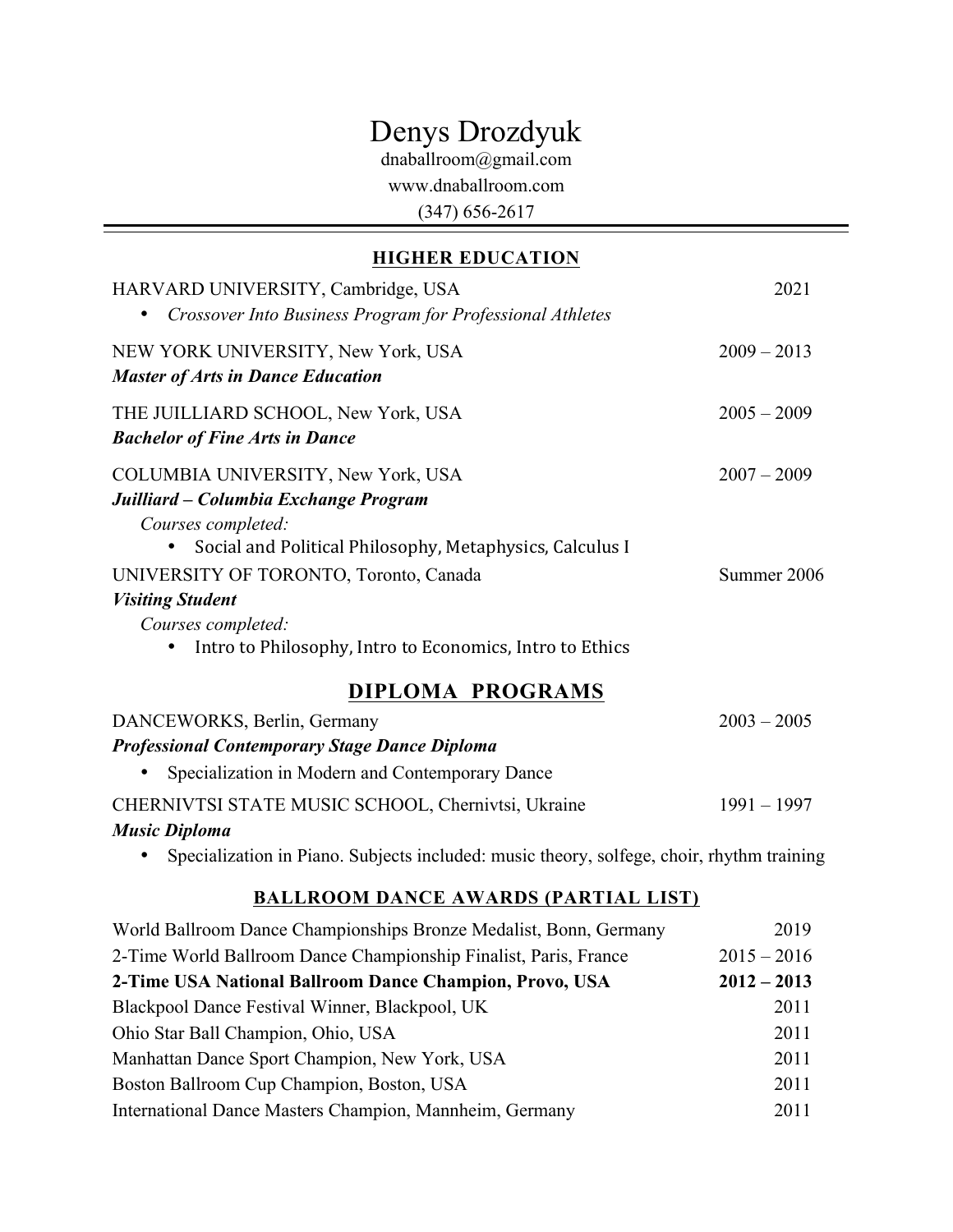| La Classique Du Quebec Champion, Montreal, Canada                | 2009             |
|------------------------------------------------------------------|------------------|
| Big Apple Dance Sport Challenge Winner, New York, USA            | 2007, 2008       |
| 3- Time World Ballroom Dance Champion                            | 2000, 2002, 2003 |
| 7-Time German National Ballroom Dance Champion, Germany          | $2000 - 2005$    |
| City of Villanova Trophy Winner, Villanova, Spain                | 2004             |
| Junckers Rising Stars Latin Cup Winner, Aarhus, Denmark          | 2004             |
| 4-Time Summer Dance Festival Winner, Berlin, Germany             | $2000 - 2003$    |
| 3-Time Blue Band of River Spree Winner, Berlin, Germany          | $2001 - 2003$    |
| 3-Time German Open Championships Winner, Mannheim, Germany       | 2000, 2002, 2003 |
| Coppenhagen Open Champion, Coppenhagen, Denmark                  | 2002             |
| Austrian Open Winner, Vienna, Austria                            | 2000             |
| 6-Time Canadian National Ballroom Dance Champion, Canada         | $1997 - 2000$    |
| 2-Time Chernivtsy Open Championships Winner, Chernivtsy, Ukraine | $1995 - 1996$    |
| 2-Time Vice-Champion of Ukraine                                  | 1994             |

#### **TELEVISION & FILM ACHIEVEMENTS (PARTIAL LIST)**

| <b>World of Dance on NBC</b> Season 2, Los Angeles, USA | Dancer & Choreographer | 2018 |
|---------------------------------------------------------|------------------------|------|
| <b>World of Dance on NBC</b> Season 1, Los Angeles, USA | Dancer & Choreographer | 2017 |
| Macy's Thanksgiving Day Parade on NBC, NY, USA          | Dancer & Choreographer | 2017 |
| Tribeca Film Festival, NY, USA                          | Dancer & Choreographer | 2017 |
| So You Think You Can Dance Ukraine                      | Dancer & Choreographer | 2010 |
| Love is Louder anti-bullying campaign on CTV, Canada    | Actor                  | 2010 |
| So You Think You Can Dance Canada                       | Winner                 | 2010 |

## **OTHER AWARDS**

| St. Petersburg International Ballet Award Dance Open, St. Petersburg, Russia | 2018          |
|------------------------------------------------------------------------------|---------------|
| • First and only ballroom dancer to be awarded the Dance Open Award          |               |
| The "Bill and Bobbie Irvine M.B.E." Scholarship Award, Blackpool, UK         | 2011          |
| Graduate Education Scholarship for North American Scholars, NY, USA          | $2009 - 2011$ |
| Juilliard Scholarship Award, New York, USA                                   | $2005 - 2009$ |
| Benjamin Harkarvy Scholarship in Dance                                       | $2005 - 2009$ |
| Jerome F. Greene Fellowship                                                  | $2005 - 2009$ |
| Scholastic Distinction Award at the Juilliard School, NY, USA                | 2008          |

#### **ARTIST IN RESIDENCE AWARDS**

| Green Box Arts Residency Award, Green Mountain Falls, Colorado  | 2021          |
|-----------------------------------------------------------------|---------------|
| • First Ballroom Dancer ever to be awarded this Residency       |               |
| CUNY Dance Initiative – On Stage at Kingsborough, Brooklyn, USA | $2020 - 2021$ |
|                                                                 |               |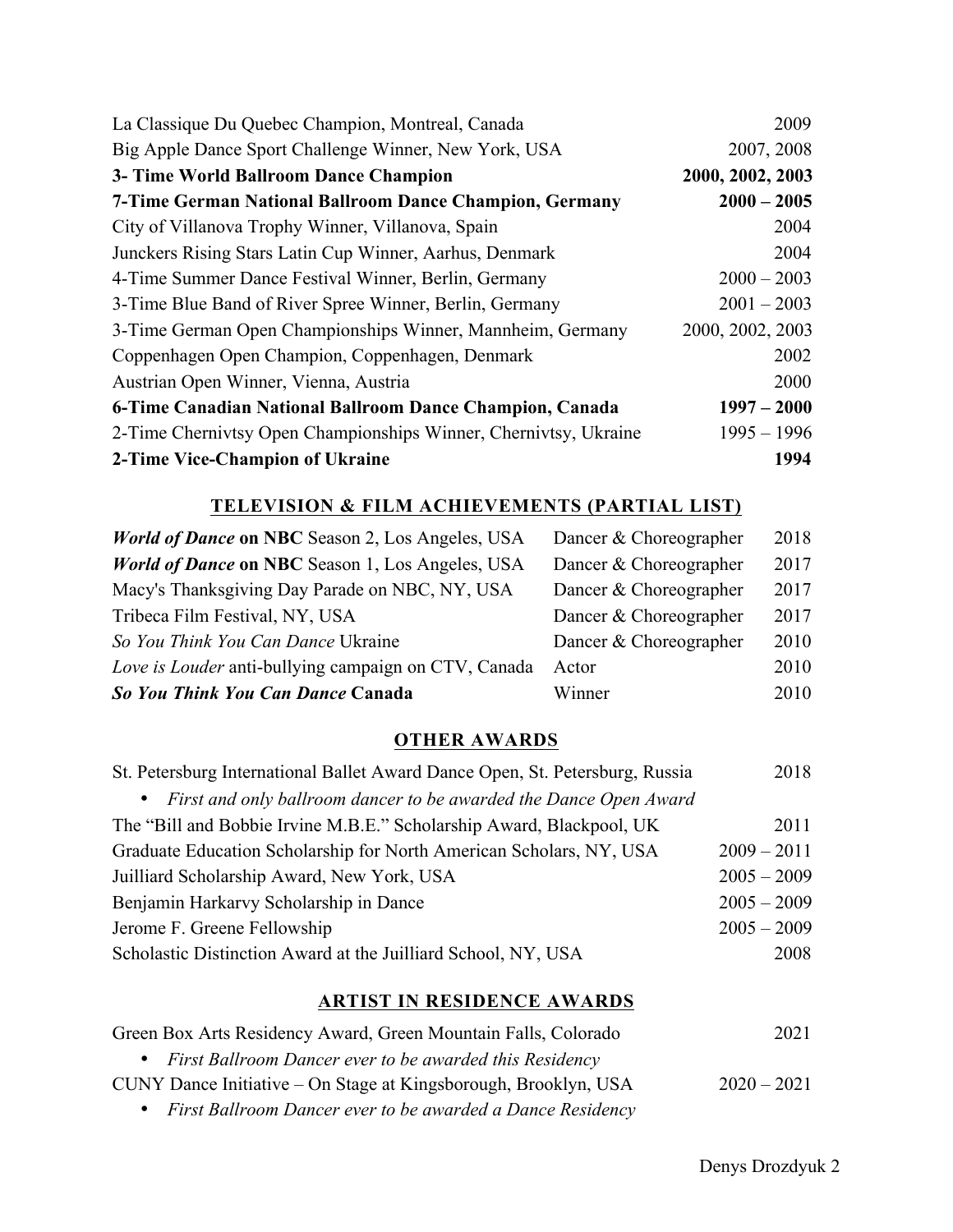#### **PROFESSIONAL BALLROOM DANCE TRAINING**

| Gaynor Fairweather M.B.E., London, UK          | $2011$ – Present |
|------------------------------------------------|------------------|
| TC Nova Giessen e.V., Giessen, Germany         | $2006$ – Present |
| Donnie Burns M.B.E., Los Angeles, USA          | $2013 - 2018$    |
| Brooklyn DanceSport Club, Brooklyn, USA        | $2010 - 2014$    |
| Dance Times Square, New York, USA              | $2005 - 2008$    |
| Ahorn-Club, Berlin e.V., Berlin, Germany       | $2000 - 2005$    |
| OLSI Dance Sport Studio, Toronto, Canada       | $1997 - 2000$    |
| Central Palace of Culture, Chernivtsi, Ukraine | $1989 - 1997$    |

#### **ADDITIONAL PROFESSIONAL DANCE TRAINING**

| Vitaly Verterich, NY, USA            | <b>Ballet</b>                    | $2018$ - Present |
|--------------------------------------|----------------------------------|------------------|
| Lucy Kerznerman, NY, USA             | Gymnastics, Stretching           | 2018 - Present   |
| Dave Paris, NY, USA                  | Adagio & Lifts                   | $2017 - 2019$    |
| Alvin Ailey Extension, NY, USA       | Afro-Cuban, Afro-Brazilian       | $2016 - 2019$    |
| Steps on Broadway, NY, USA           | Ballet, Floor Barre              | $2012 - 2017$    |
| Fluid Fitness, NY, USA               | Gyrotonics                       | $2015 - 2017$    |
| Broadway Dance Center, NY, USA       | Hip-Hop, Street Jazz, Dance Hall | $2013 - 2017$    |
| Ballet Arts, New York, USA           | Ballet                           | $2010 - 2017$    |
| Flamenco Vivo, NY, USA               | Flamenco                         | $2013 - 2016$    |
| Peridance, NY, USA                   | Contemporary, Ballet             | $2010 - 2016$    |
| Dioniba Dance & Drum Center, NY, USA | African, Haitian, Afro-Peruvian  | $2006 - 2010$    |
| Sean Bouitilier Academy              | Jazz, Ballet, Tap, Acrobatics    | $1997 - 2000$    |
| of Dance, Toronto, Canada            |                                  |                  |

#### **PUBLICLY PRESENTED CHOREOGRAPHY & PERFORMANCES**

#### **(I am BOTH the Choreographer and Dancer for All Performances Listed Below)**

| Performance Venue                                      | Title                                   | Date |
|--------------------------------------------------------|-----------------------------------------|------|
| Belgrade Dance Festival, Belgrade, Serbia              | Irresistible, Tres Hombres              | 2021 |
| Stars of American Ballet Company, Worldwide            | Ballroom Repertoire 2018 – now          |      |
| World Promotions Events, Worldwide                     | <i>Ballroom Repertoire</i> $2011 - now$ |      |
| Petroushka Ball at Plaza Hotel, New York, USA          | You and I                               | 2020 |
| Dance Open Ballet Festival, St. Petersburg, Russia     | Proud Mary                              | 2019 |
| Hong Kong Academy for Performing Arts, Hong Kong       | <b>Ballroom Showcase</b>                | 2019 |
| YAGP Lincoln Center Gala, New York, USA                | Paso Doble                              | 2019 |
| Lithuanian National Ballet Gala, Vilnius, Lithuania    | Proud Mary, Pasión                      | 2019 |
| YAGP Gala, Tampa, USA                                  | O Fortuna                               | 2019 |
| Monterrey International Ballet Gala, Monterrey, Mexico | <b>Tres Hombres</b>                     | 2019 |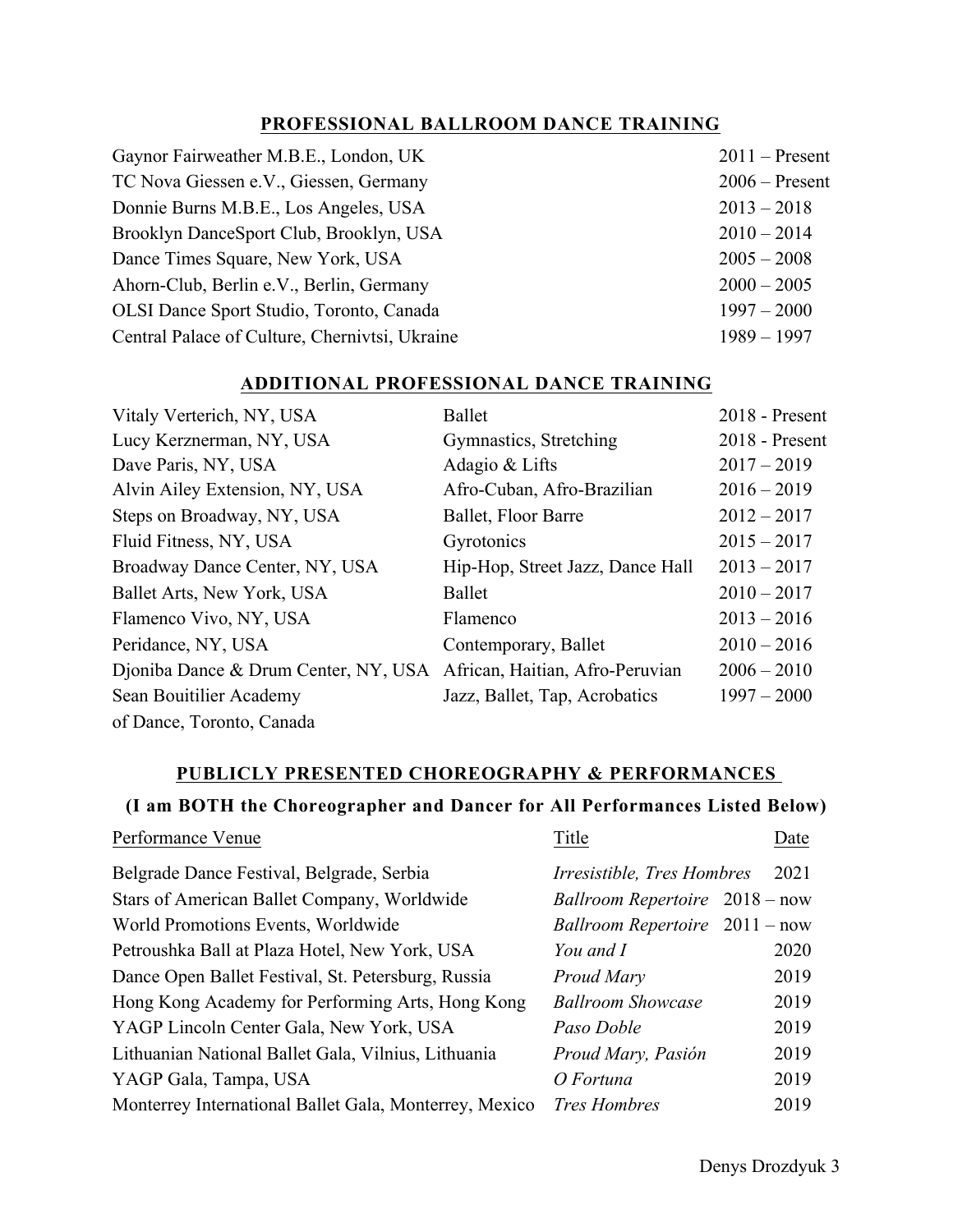| New Orleans Ballet Association Gala, New Orleans, USA Ballroom Repertoire |                                        | 2019 |
|---------------------------------------------------------------------------|----------------------------------------|------|
| Greenbox Arts Festival, Colorado, USA                                     | Paso Doble                             | 2019 |
| Dancers Demand Action, Joyce Theater, NY, USA                             | Proud Mary                             | 2019 |
| Tanzschule Bothe Performance, Hannover, Germany                           | <b>Various</b>                         | 2019 |
| Hallen am Bosigturm, Berlin, Germany                                      | <b>Various</b>                         | 2019 |
| Euro Dance Festival, Rust, Germany                                        | Renegade, Mannequin 2018 2019          |      |
| Chile Ballroom Dance Open, Santiago, Chile                                | Emanuel                                | 2019 |
| World Ballet Competition (WBC), Florida, USA                              | <b>Tres Hombres</b>                    | 2019 |
| Theater Dortmund Gala, Dortmund, Germany                                  | Proud Mary, Pasión                     | 2019 |
| Big Show, Toronto, Canada                                                 | Latin Medley, O Fortuna                | 2019 |
| World of Dance on NBC, Los Angeles, USA                                   | Love Runs Out, O Fortuna               | 2018 |
| World of Dance on NBC, Los Angeles, USA                                   | Waltz, You and I                       | 2018 |
| World of Dance on NBC, Los Angeles, USA                                   | <b>Proud Mary</b>                      | 2018 |
| All Stars Showcase, London, UK                                            | $2018 - 2019$<br>Latin Showcase        |      |
| Dance Against Cancer Gala, Lincoln Center, USA                            | Latin Medley, Jive                     | 2018 |
| Havana Ballet Festival "Alicia Alonso", Havana, Cuba                      | <b>Various</b>                         | 2018 |
| YAGP Lincoln Center Gala, New York, USA                                   | <b>Tres Hombres</b>                    | 2018 |
| Capezio 130th Anniversary Gala, Las Vegas, USA                            | Latin Medley                           | 2018 |
| Dance Open Ballet Festival, St. Petersburg, Russia                        | <b>Tres Hombres</b>                    | 2018 |
| Gala de Danza Festivals, Cabo, Mexico                                     | Ballroom Repertoire 2014 - 2018        |      |
| Sidanse Dance Gala, Saguenay, Canada                                      | Ballroom Showcase 2018 - 2019          |      |
| Career Transition for Dancers Galas, New York, USA                        | $2017 - 2018$<br>Respect, MJ           |      |
| Dance Against Cancer Gala, Lincoln Center, USA                            | <b>Tres Hombres</b>                    | 2017 |
| World of Dance Tour, North American Tour                                  | <b>Ballroom Repertoire</b>             | 2017 |
| World of Dance Conventions, USA                                           | Ballroom Repertoire 2017 - 2018        |      |
| South American Open, Buenos Aires, Argentina                              | Ballroom Repertoire 2017 - 2019        |      |
| City Dance's Dreamscape Gala, Washington D.C., USA                        | Latin Medley                           | 2017 |
| YAGP Lincoln Center Gala, New York, USA                                   | Espana Cani                            | 2015 |
| YAGP Gala, Tampa, USA                                                     | Espana Cani                            | 2015 |
| YAGP Gala, Indianapolis, USA                                              | Espana Cani                            | 2015 |
| Indianapolis City Ballet Gala, Indianapolis, USA                          | You & I                                | 2015 |
| Irvine Meadows Amphitheater, Irvine, USA                                  | Samba, Cha-Cha                         | 2015 |
| Dancing Pros Live Tour, USA National Tour                                 | <b>Ballroom Production 2014 - 2015</b> |      |
| Dance Legends at Hammerstein, New York, USA                               | Pasión                                 | 2014 |
| They Called it Rock Production, US Tour                                   | <b>Battle Ready</b>                    | 2014 |
| Dancing Temptation, Niagara Falls, Canada                                 | <b>Ballroom Production</b>             | 2014 |
| World Superstars Showcase, Hong Kong                                      | <b>Ballroom Showcase</b>               | 2014 |
| Icons at Hunter College, New York, USA                                    | Jive                                   | 2011 |
| 2 Some Dance, Mississauga, Canada                                         | <b>Latin Showcase</b>                  | 2011 |
|                                                                           |                                        |      |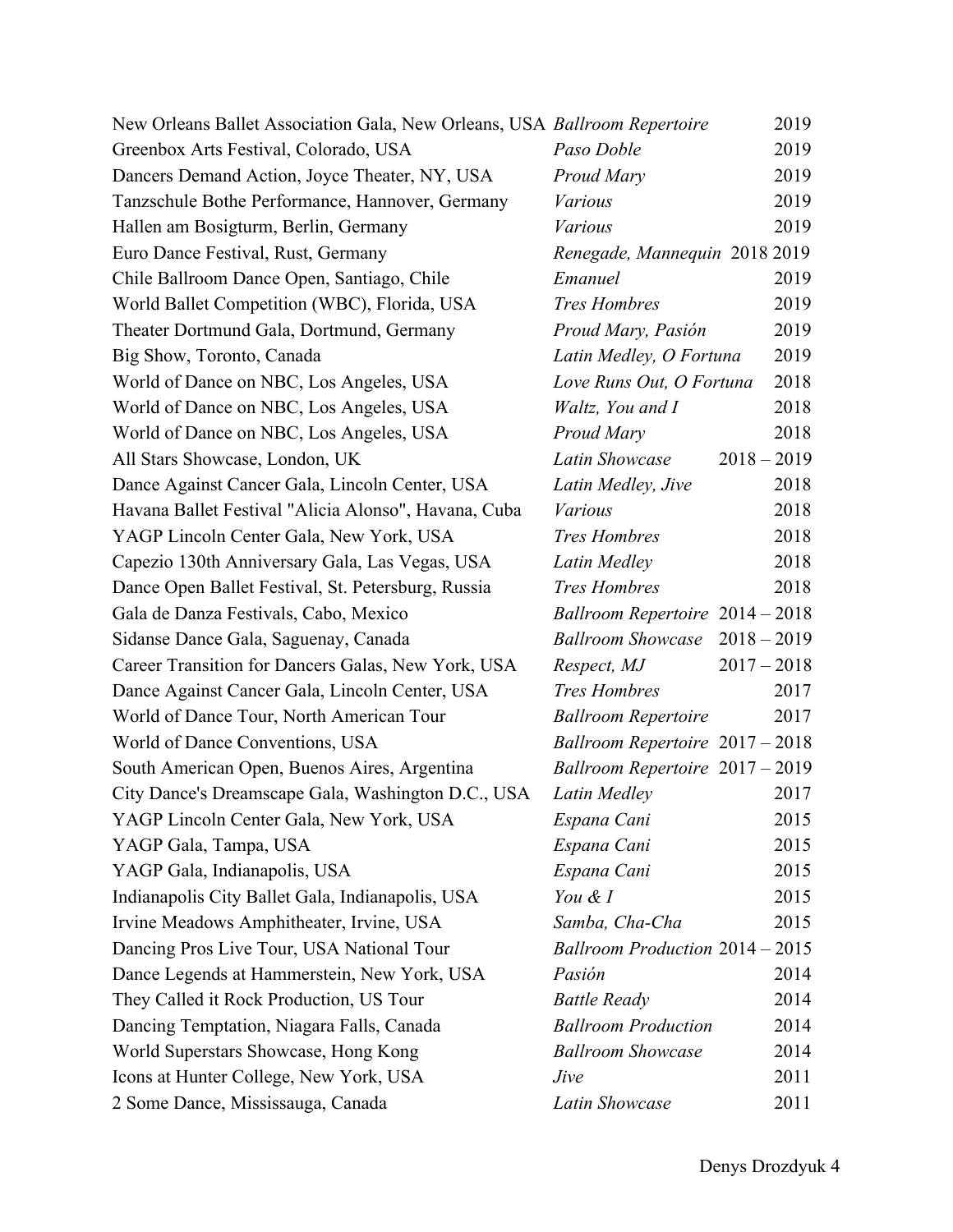| Spring Fling, Tampa, USA                          | Latin Showcase              | 2011 |
|---------------------------------------------------|-----------------------------|------|
| So You Think You Can Dance Canada                 | <b>Ballroom Dance Solos</b> | 2010 |
| It's Always Something, Toronto, Canada            | <b>Ballroom Showcase</b>    | 2010 |
| Model Ukraine, Ottawa, Canada                     | Cha-Cha-Cha                 | 2010 |
| Borgata Hotel, Atlantic City, USA                 | <b>Latin Showcase</b>       | 2009 |
| Peter Jay Sharp Theater, New York, USA            | Youth                       | 2009 |
| The Juilliard School, New York, USA               | On the Edge                 | 2008 |
| Palucca School, Dresden, Germany                  | 3 Etudes                    | 2008 |
| Latin Showcase, Giessen, Germany                  | Latin Showcase              | 2008 |
| The Juilliard School, New York, USA               | Life                        | 2008 |
| Swing Time at The Juilliard School, New York, USA | Swing Time                  | 2008 |
| The Juilliard School, New York, USA               | Feelings, It's That Time    | 2007 |
| The Juilliard School, New York, USA               | Spirituality Different      | 2007 |
| Royal Ball, Kiev, Ukraine                         | Rumba                       | 2007 |
| Peter Jay Sharp Theater, New York, USA            | <b>Blubsled</b>             | 2006 |
| The Juilliard School, New York, USA               | Creatures, Love             | 2006 |
| Peter Jay Sharp Theater, New York, USA            | The Rites of War            | 2005 |
| The Juilliard School, New York, USA               | What's My Hertz?            | 2005 |
| German Open Championships, Mannheim, Germany      | Revolt                      | 2003 |

#### **PERFORMING CHOREOGRAPHY OF OTHERS (PARTIAL LIST)**

| Performance Venue    | <b>Choreographer</b>    | Title                    | Date |
|----------------------|-------------------------|--------------------------|------|
| <b>WOD Live Tour</b> | <b>Tessandra Chavez</b> | Welcome                  | 2018 |
| <b>WOD Live Tour</b> | NappyTabs               | MJ                       | 2018 |
| $SYTYCD$ on $CTV1$   | Mia Michaels            | Relax                    | 2010 |
| <b>SYTYCD</b> on CTV | Melissa Williams        | Under Pressure           | 2010 |
| <b>SYTYCD</b> on CTV | Mia Michaels            | Will 1?                  | 2010 |
| <b>SYTYCD</b> on CTV | Sergio Trujill          | What a Feeling           | 2010 |
| <b>SYTYCD</b> on CTV | Bill T. Jones           | Zombie from Fella        | 2010 |
| <b>SYTYCD</b> on CTV | Gustavo Vargas          | Salsa                    | 2010 |
| <b>SYTYCD</b> on CTV | Sabrina Matthews        | <b>Highway of Heroes</b> | 2010 |
| <b>SYTYCD</b> on CTV | Gustavo Vargas          | Mambo                    | 2010 |
| <b>SYTYCD</b> on CTV | Francis Lafrenier       | Espana Cani              | 2010 |
|                      | Natalii Reznik          |                          |      |
| <b>SYTYCD</b> on CTV | Gustavo Vargas          | Que Colsa Louca          | 2010 |
| <b>SYTYCD</b> on CTV | Sho-Tyme                | Hey-Hey                  | 2010 |
| <b>SYTYCD</b> on CTV | Tony Meredith           | Feelin Good              | 2010 |

 <sup>1</sup> SYTYCD on CTV – *So You Think You Can Dance* Canada on Canadian National Television Network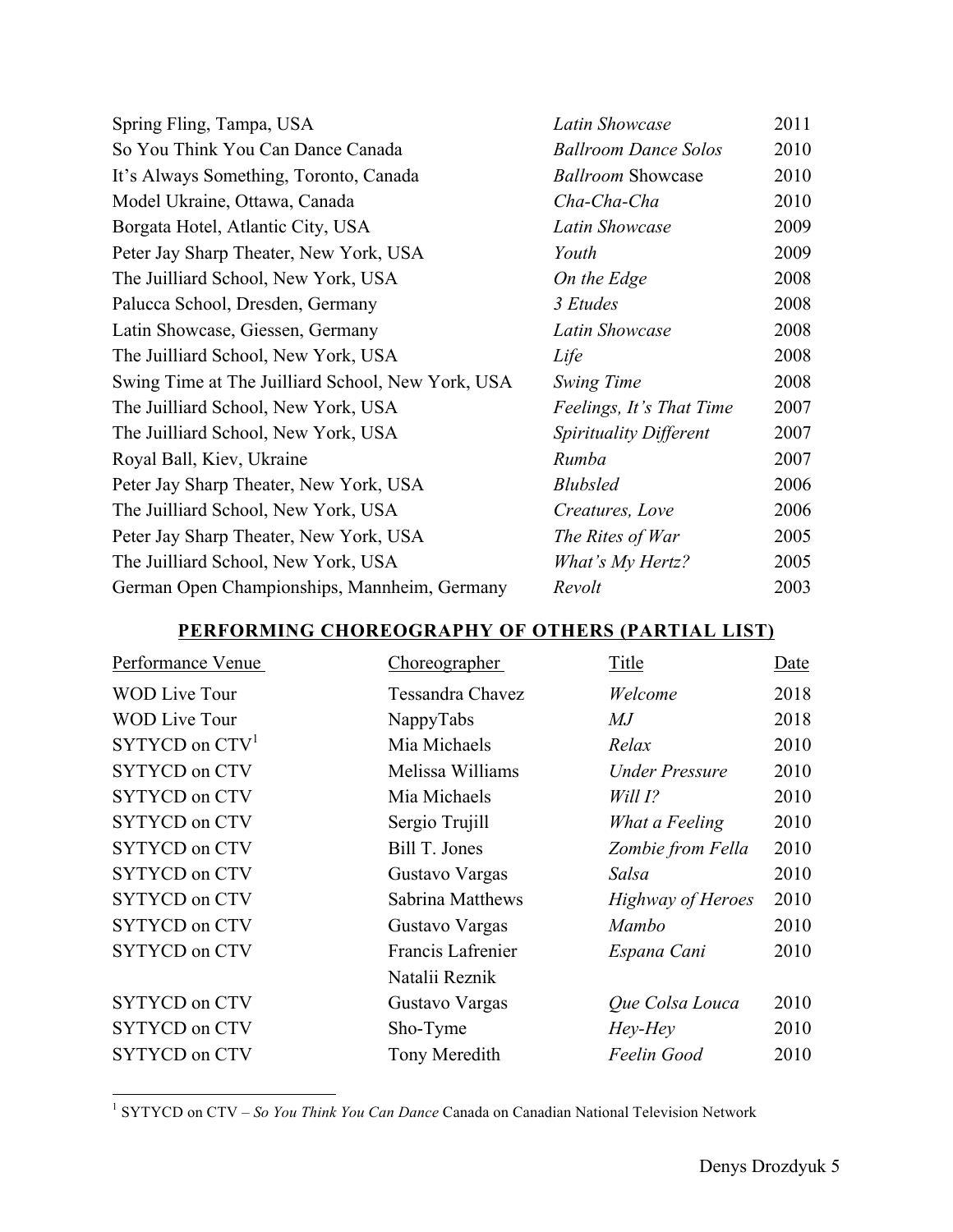|                                                                           | Melanie LaPatin                                           |                            |      |
|---------------------------------------------------------------------------|-----------------------------------------------------------|----------------------------|------|
| <b>SYTYCD</b> on CTV                                                      | <b>Sabrina Matthews</b>                                   | Perfect                    | 2010 |
| <b>SYTYCD on CTV</b>                                                      | Tony Meredith<br>Melany LaPatin                           | Tango                      | 2010 |
| <b>Toronto Convention Center</b>                                          | <b>Sabrina Matthews</b>                                   | <b>Missing Soldier</b>     | 2010 |
| Samuel Clark Theatre, NY                                                  | Yara Travieso                                             | The Impossibility of       | 2009 |
|                                                                           |                                                           | Death In the Mind          |      |
|                                                                           |                                                           | of the Living              |      |
| Caen Theatre, France                                                      | Twyla Tharp                                               | The Fugue                  | 2008 |
| Paris Conservatory, France                                                | Twyla Tharp                                               | The Fugue                  | 2008 |
| Dresden, Germany                                                          | Twyla Tharp                                               | The Fugue                  | 2008 |
| The Juilliard School, NY                                                  | Twyla Tharp                                               | The Fugue                  | 2008 |
| Dresden, Germany                                                          | Jose Limon                                                | Unsung                     | 2008 |
| NY City Center                                                            | Lar Lubovitch                                             | Whirligogs                 | 2007 |
| Fall For Dance, NY                                                        | Twyla Tharp                                               | Deuce Coupe                | 2007 |
| <b>Joyce Theatre</b>                                                      | Twyla Tharp                                               | Deuce Coupe                | 2007 |
| Peter Jay Sharp Theatre, NY                                               | Twyla Tharp                                               | Deuce Coupe                | 2007 |
| Peter Jay Sharp Theatre, NY                                               | Lar Lubovitch                                             | North Star                 | 2007 |
| Peter Jay Sharp Theatre, NY                                               | Larry Keigwin                                             | Runaway                    | 2007 |
| Peter Jay Sharp Theatre, NY                                               | Nicolo Fonte                                              | <b>Proximity Effect</b>    | 2006 |
| Peter Jay Sharp Theatre, NY                                               | Adam Weinert                                              | <b>Architect's Brother</b> | 2006 |
| The Juilliard School                                                      | Mathew Neenan                                             | Otonio                     | 2006 |
| Peter Jay Sharp Theatre, NY                                               | Jose Limon                                                | Missa Brevis               | 2006 |
| DanceWorks Berlin, Germany                                                | Ellys                                                     | Lamentation                | 2004 |
|                                                                           | <b>VIRTUAL PERFORMANCES</b>                               |                            |      |
| Green Box Arts Festival Virtual Event                                     |                                                           |                            | 2020 |
| Performing Live on ZOOM virtual event                                     |                                                           |                            |      |
| National Dance Institute (NDI): Star Party Virtual Benefit, New York, USA | Pre-recorded a performance with a professional video crew |                            | 2020 |

Summer Stage: *Tethered VIII - A Love Letter to NY*, New York, USA 2020 • *Pre-recorded outdoor performance with a professional video crew*

#### **MY CHOREOGRAPHY PERFORMED BY OTHERS (PARTIAL LIST)**

| Performance Venue                       | Title                   | Date |
|-----------------------------------------|-------------------------|------|
| LaGuardia Dance Audition                | Bomba                   | 2020 |
| Mark Twain Dance Audition               | <b>Sterling Strings</b> | 2019 |
| YAGP Lincoln Center Gala, New York, USA | Torero                  | 2018 |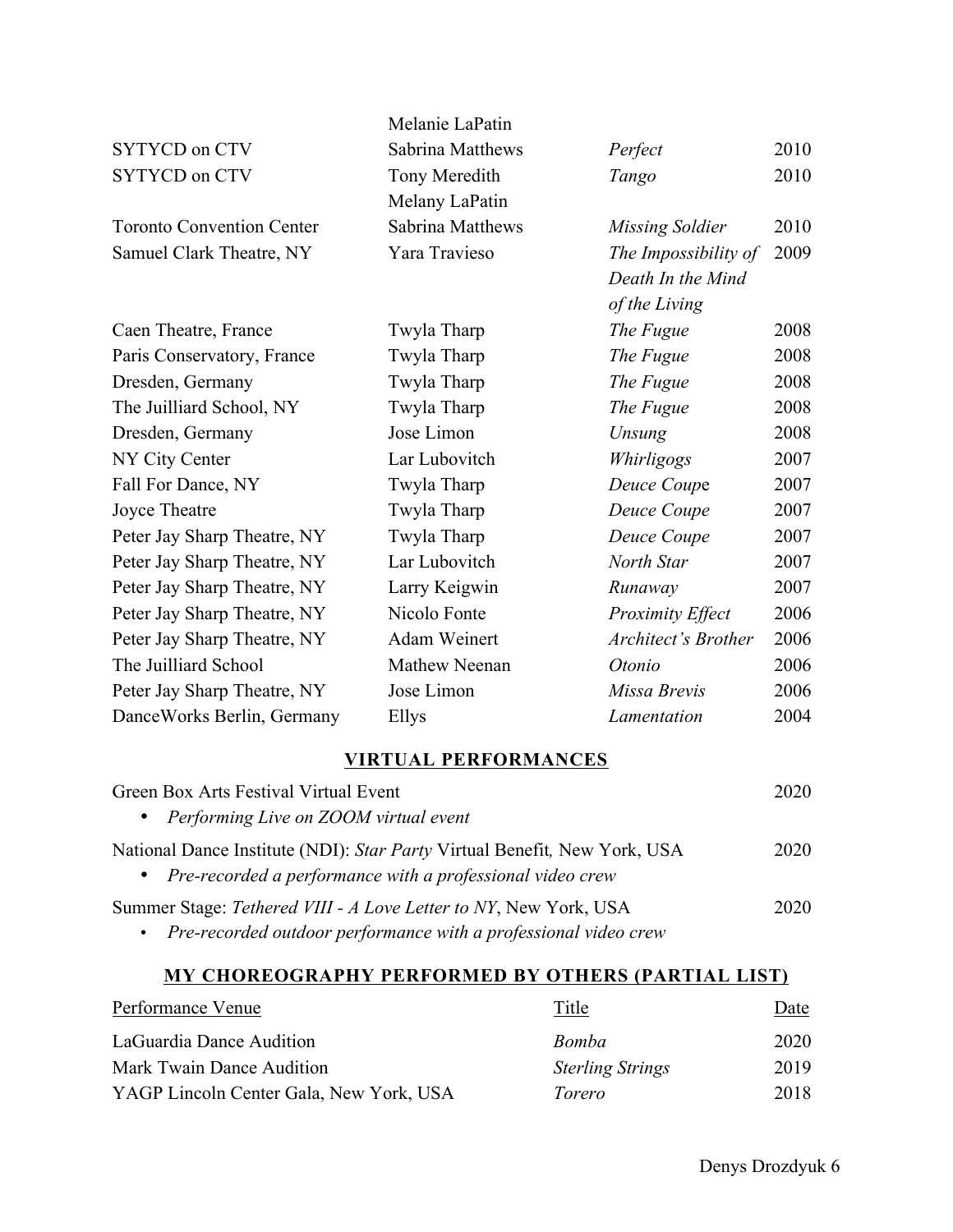| Global Harmony at Ailey City Group Theater, NY, USA Latin Grooves |                       | 2018 |
|-------------------------------------------------------------------|-----------------------|------|
| World of Dance Season 3 on NBC, USA                               | Love Runs Out         | 2018 |
| Dance Star Production, Fallsview Theatre, Canada                  | The Swans             | 2017 |
| So You Think You Can Dance USA                                    | Jiving                | 2017 |
| Dancing With The Stars Audition, Los Angeles, USA                 | <b>Ballroom Dance</b> | 2016 |

## **TEACHING EXPERIENCE (PARTIAL LIST)**

| My Way Development Center, New York, NY            | $2015$ – Present |
|----------------------------------------------------|------------------|
| Enchanted Ballroom Bonita Springs, Florida, USA    | 2020             |
| Adanse dance studio, Orlando, USA                  | 2020             |
| World promotions Orlando, Orlando, USA             | 2020             |
| New York University, New York, USA                 | 2020             |
| Dance Teacher Summit, New York, USA                | 2019             |
| Premier Dance School, Houston, Texas               | 2019             |
| Dance Academy of North New Jersey, New Jersey, USA | 2019             |
| Euro Dance Festival, Rust, Germany                 | $2019 - 2020$    |
| Ballroom Dance Academy Singapore, Singapore        | 2019             |
| Jose Luis Tejo Dance Academy, Santiago, Chile      | 2019             |
| Sidanse Dance Festival, Saguenay, Canada           | $2018 - 2019$    |
| Design in Motion Dance Academy, Maryland, USA      | 2018             |
| Millburn High School, New Jersey, USA              | 2018             |
| World Arts Foundation, Orlando, USA                | 2018             |
| South American Open, Buenos Aires, Argentina       | $2017 - 2019$    |
| Youth America Grand Prix (YAGP) Tampa, USA         | 2015             |
| Utah Valley University, Orem, USA                  | 2015             |
| DF Dance Studio, Salt Lake City, Utah              | 2015             |
| Charisma Studio, Provo, USA                        | 2014             |
| Tanz Ritmo, Regensburg, Germany                    | 2014             |
| University of maryland, Maryland, USA              | 2012             |
| 2 Some Dance, Mississauga, Canada                  | 2011             |
| Drop Dance Intensive, Beamsville, Canada           | 2011             |
| Ukrainian youth organization, Toronto, Canada      | 2006             |
| Ahorn Club Berlin, Berlin, Germany                 | $2001 - 2005$    |

## **VIRTUAL TEACHING**

| DNA Weekly Latin Ballroom Classes on ZOOM           | May 2020 - Present |
|-----------------------------------------------------|--------------------|
| Private lessons on zoom                             | May 2020 - Present |
| Brigham Young University (BYU), Provo, Utah         | December 2020      |
| Andamio Escuela de Movimiento, San Jose, Costa Rica | August 2020        |